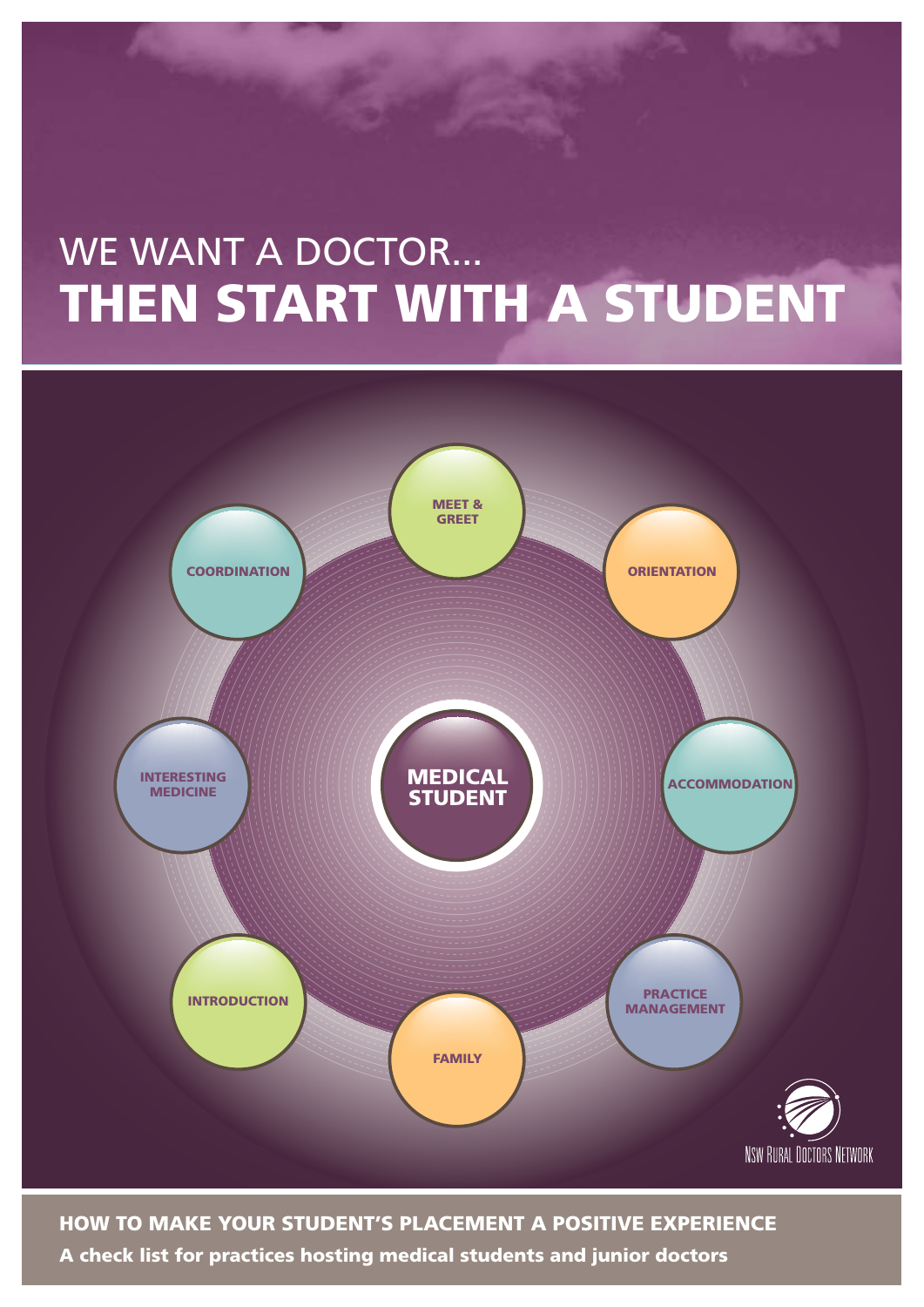## **WHAT CAN WE DO?**

## Make it easy

| <b>Meet and Greet</b>      | Go and say hi                          | Let them know that you're pleased that they've come to your practice and that<br>you're there to help.                                                                                                     |
|----------------------------|----------------------------------------|------------------------------------------------------------------------------------------------------------------------------------------------------------------------------------------------------------|
|                            |                                        | Find out what they're interested in and offer to help with introductions<br>and invitations.                                                                                                               |
|                            |                                        | Have a welcome dinner or BBQ. Include their family.                                                                                                                                                        |
| <b>Orientation</b>         | Physical - where is<br>everything      | Take them around the town and show them where everything is.<br>Give them a map.                                                                                                                           |
|                            | Resources – who to<br>contact for what | Prepare a folder or booklet with names and contact details of relevant people and<br>organisations and how they can help. Keep it up to date.                                                              |
|                            | Services - what's<br>available when    | Shops, restaurants, library, cinema, garbage collections etc. What's available and when<br>do they operate. Include this information in a resource folder.                                                 |
|                            | Transport                              | Provide information about any local transport that's available including taxis.                                                                                                                            |
| <b>Accommodation</b>       | Suitability                            | Ensure the accommodation provided is appropriate and includes cooking<br>facilities, separate study areas and telephone and internet services.                                                             |
|                            | Maintenance                            | Make sure the house is properly maintained.                                                                                                                                                                |
|                            |                                        | Make sure the house is appropriately furnished and equipped.                                                                                                                                               |
|                            | Preparation                            | Notify them in advance what they will need to bring with them:<br>Bedding, Linen and Cooking or household equipment.                                                                                       |
|                            |                                        | Ensure someone has checked the house and equipment prior to their arrival.                                                                                                                                 |
|                            |                                        | Arrange for someone to meet them on their arrival at the house and show them<br>where everything is.                                                                                                       |
|                            |                                        | Put some milk in the fridge and breakfast for the first morning.                                                                                                                                           |
|                            | Trouble shooting                       | Let them know who they can contact if they have any problems with<br>their accommodation.                                                                                                                  |
| <b>The Basics</b>          | Telephone                              | Ensure the house has a working telephone. Let them know who to contact if the<br>phone isn't working.                                                                                                      |
|                            | Internet                               | Medical Students and JMOs need reliable internet access. Let them know what's<br>available and who to contact if they have a problem.                                                                      |
|                            | Coffee                                 | Let them know where they can get good coffee. This is just as important as<br>internet access!                                                                                                             |
| <b>Practice Management</b> | Plan for their<br>placement            | Prepare an activity roster incorporating time with visiting specialists.<br>Provide opportunity to participate in the full range of clinical activities.<br>Try to accommodate any special clinical areas. |
| <b>Family</b>              | <b>Partners</b>                        | Help their partner find work if they want it.                                                                                                                                                              |
|                            |                                        | Include their partners in social activities.<br>Introduce their partners to people with similar interests.                                                                                                 |
|                            | Children                               | Help them find suitable child care, schools, pre-schools and play groups.<br>Help them arrange visits/make contact with relevant people.                                                                   |
| <b>Co-ordination</b>       | Co-ordinate your                       | Limit the number of people knocking on their door. Don't overwhelm them.                                                                                                                                   |
|                            | support                                | You don't have to do it all. Work with community groups, the hospital and<br>training providers etc to provide this support.                                                                               |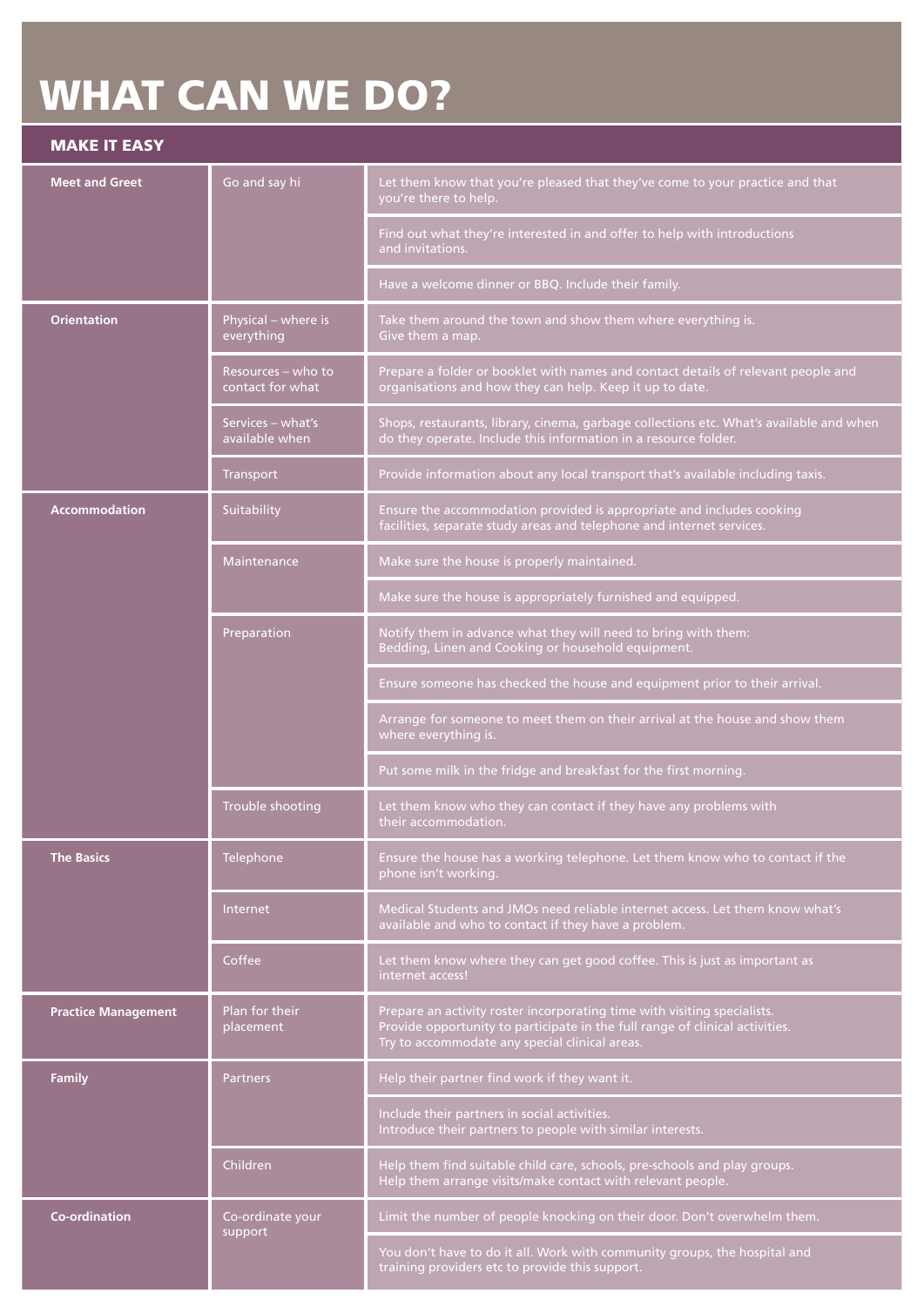| <b>MAKE IT FUN</b>   |                                                                                                                                                                                                                          |                                                                                                                                                                                                                                                                                                                                                    |  |
|----------------------|--------------------------------------------------------------------------------------------------------------------------------------------------------------------------------------------------------------------------|----------------------------------------------------------------------------------------------------------------------------------------------------------------------------------------------------------------------------------------------------------------------------------------------------------------------------------------------------|--|
| Introductions        | Provide contact<br>details of any relevant<br>groups and clubs.<br>Have someone from<br>the groups or clubs<br>they're interested in<br>contact them and<br>invite them to their<br>next game, activity<br>or night out. | Sports groups<br>Soccer<br>Rugby<br>League<br><b>Netball</b><br>Hockey<br><b>Tennis</b><br>Dance/ballet<br>Cycling<br>Running<br>Rowing/kayaking<br><b>Bush walking</b><br>Horse riding<br>Yoga/gym<br>Social groups<br>Church groups<br>Youth groups<br>Amateur theatre<br><b>Music groups</b><br>Opportunities to meet other young professionals |  |
| <b>Invitations</b>   | Include them in local<br>events.                                                                                                                                                                                         | <b>B&amp;S</b> balls<br>Shows and festivals<br>Presentations/awards nights                                                                                                                                                                                                                                                                         |  |
| Interesting medicine | Incorporate special<br>interest areas,<br>especially Indigenous<br>health.                                                                                                                                               |                                                                                                                                                                                                                                                                                                                                                    |  |

### Make it EDUCATIONAL

Consider a timetable

Make sure they know when to turn up and where

Make sure the university curriculum is clear and followed

Find out their areas of interest and tailor a program to suit

Discuss their learning goals and try to meet them

Involve them in as much medicine as possible

Research<br>
rural exp<br>
to choos s who ha<br>training a<br>edicine.<br>A Research shows that students who have a positive rural experience during their training are more likely to choose a career in rural medicine.